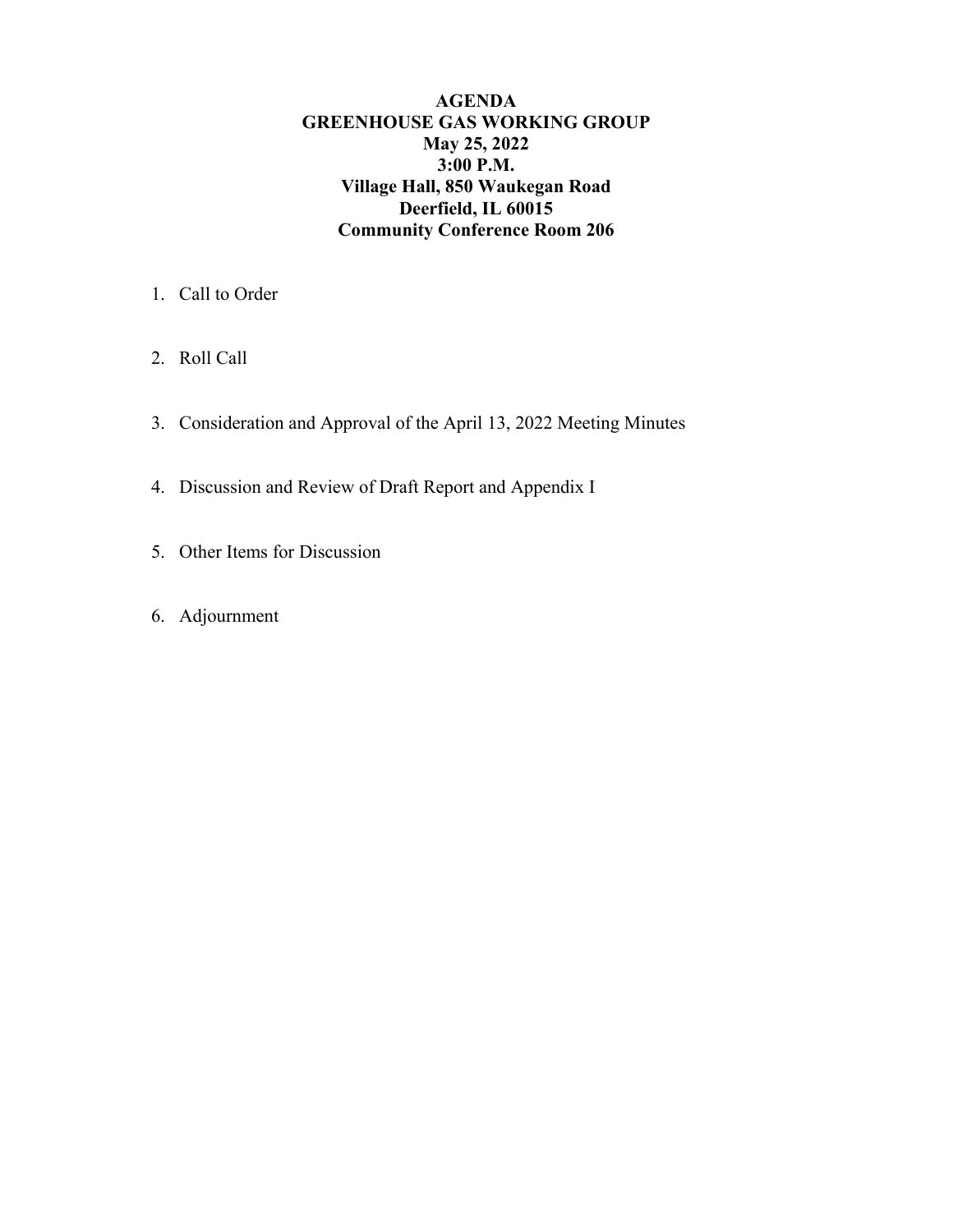#### Greenhouse Gas Reduction Ad Hoc Working Group Meeting Minutes April 13, 2022

A meeting of the Greenhouse Gas Reduction Ad Hoc Working Group was held on Wednesday, April 13, 2022 at 3:00 pm at Village Hall. Chairperson Mary Oppenheim called the meeting to order at 3:00 pm.

#### Present:

Trustee Mary Oppenheim, Chairperson Elaine Jacoby, Village Trustee (arrived 3:08 pm) Victoria Street, Executive Director, DBR Chamber of Commerce Art Wilde, Go Green Deerfield

#### Absent:

Don Anderson, Sustainability Commission Chairperson Camilla Dadey, Go Green Deerfield Bill Mertes, Sustainability Commission

#### Also present:

Andrew Lichterman, Assistant Village Manager/Director of Community Development Bob Phillips, Director of Public Works and Engineering Clint Case, Building and Code Enforcement Supervisor Dan Nakahara, Planner

#### Document Approval

Commissioner Wilde moved to approve the minutes from the March 23, 2022 meeting. Commissioner Street seconded the motion. The motion was approved unanimously.

#### Public Comment

There were no Public Comments.

#### Business

- 1. Discussion of Possible Policies, Programs and Resources Focus Area:
	- i. Food
	-

Chairperson Oppenheim noted that as the group has previously discussed, food is a long term 2050 goal. The group discussed some ways to: (i) increase access to healthy, local food; (ii) increase the area of good gardens in the community; and, (iii) support plant-based diets.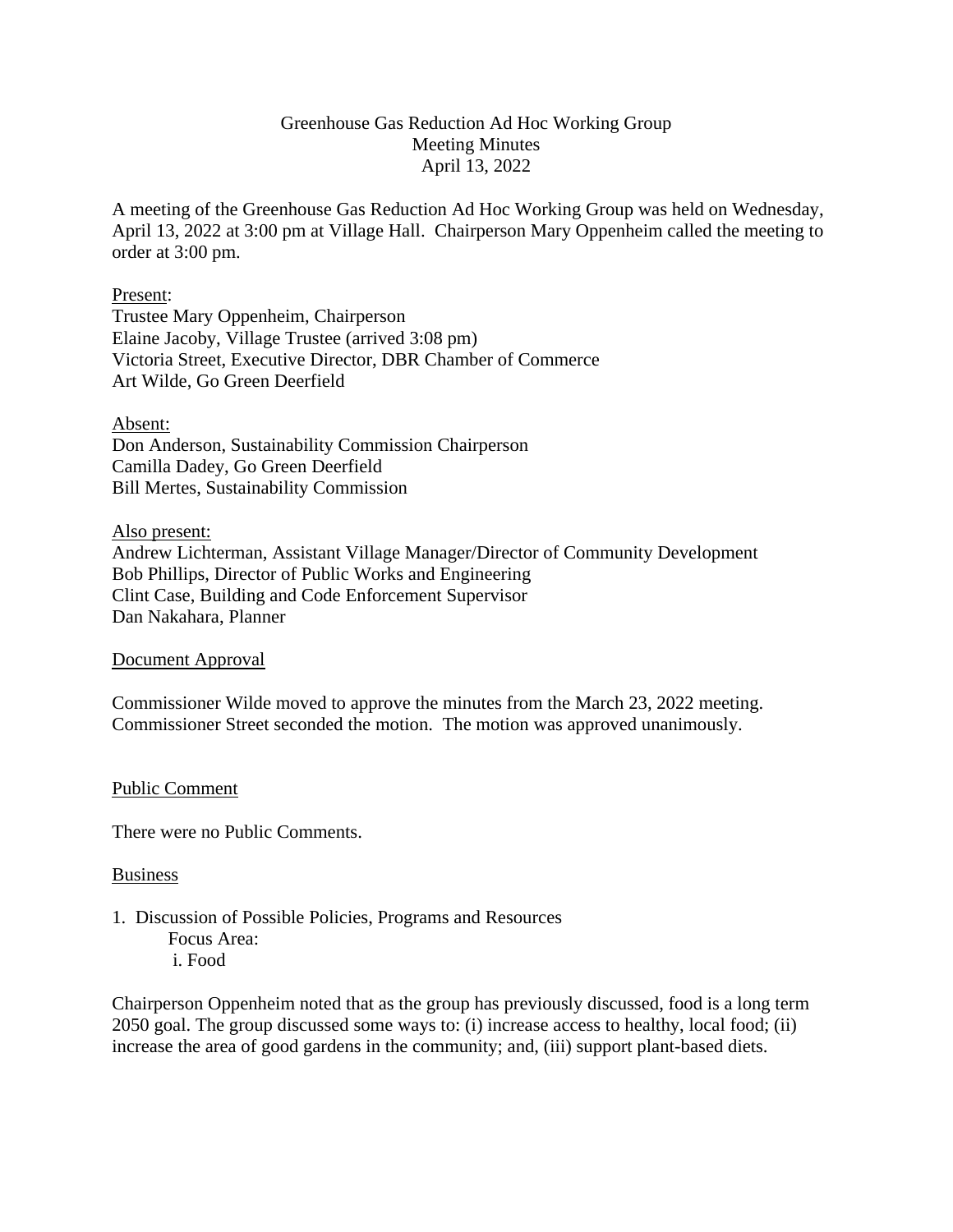Greenhouse Gas Reduction Working Group April 13, 2022 Page 2 of 3

In an effort to increase access to healthy food the group discussed opportunity for a year-round farmers market. It was noted that this requires a lot of resources and only certain seasonal vendors would be able to participate. It was noted that St. Gregory's Church already has a winter market at the consensus of the group was to find ways to partner with their market rather than the Village creating a competing event, at least in the short term.

Ch. Oppenheim reported that the questions of community gardens has come up many times over the years. She noted that the Village does not have the open space to support this initiative and staff typically refers these suggestions to the Park District, as they are better suited to offer publicly available open space. Additionally, it was suggested that the houses of worship could offer community garden. It was noted that for many years, Zion Luther Church had a community garden but that is no longer the case due to their recent redevelopment. Mr. Lichterman concurred with the suggestion and noted that we should leverage partnerships with the Park District and houses of worship if we think there is value in a community garden. He also pointed out that the community is mostly single-family homes with backyards and space for a person garden. This type of land use makes typically more sense in high density communities where people do not have their own green space on their property.

The group discussed ways to support plant-based diets. The group was in favor of promoting education around the benefits of eating plant-based meals. This could include campaigns such as Meatless Mondays. The group also discussed ways to possibly incentive and attract plant-based restaurants to open in the Village. This could include waiver or reduction of business licenses for plant-based restaurants. Ch. Oppenheim noted this is a low-cost incentive that may help the Village stand out when attracting a plant-based restaurant. Commissioner Street noted that there are some concerns with offering this type of incentive to only plant-based restaurants, as it creates inequities and could result in a negative reaction from other restaurants in the Village.

The group acknowledged the Village has little influence over which farmers large institutional buyers make their purchases from. Ideally, purchase would be made locally from farmers in the state of Illinois. The group will continue to advocate for this position but again did not identify specific ways to influence this behavior at this time.

Ch. Oppenheim noted that the strategies and tactics that have been identified will be captured in the final report. Food is a 2050 objective but that does not mean that certain actions cannot start now.

#### 2. Other Items for Discussion

Mr. Lichterman noted that staff will begin drafting the report and the group will have time to review and comment on the draft at the next two meetings. The final report will be presented to the Village Board on June 6. The report will identify key objectives for the Village Board to endorse but the specific strategies and tactics will come back to the Village Board for further consideration.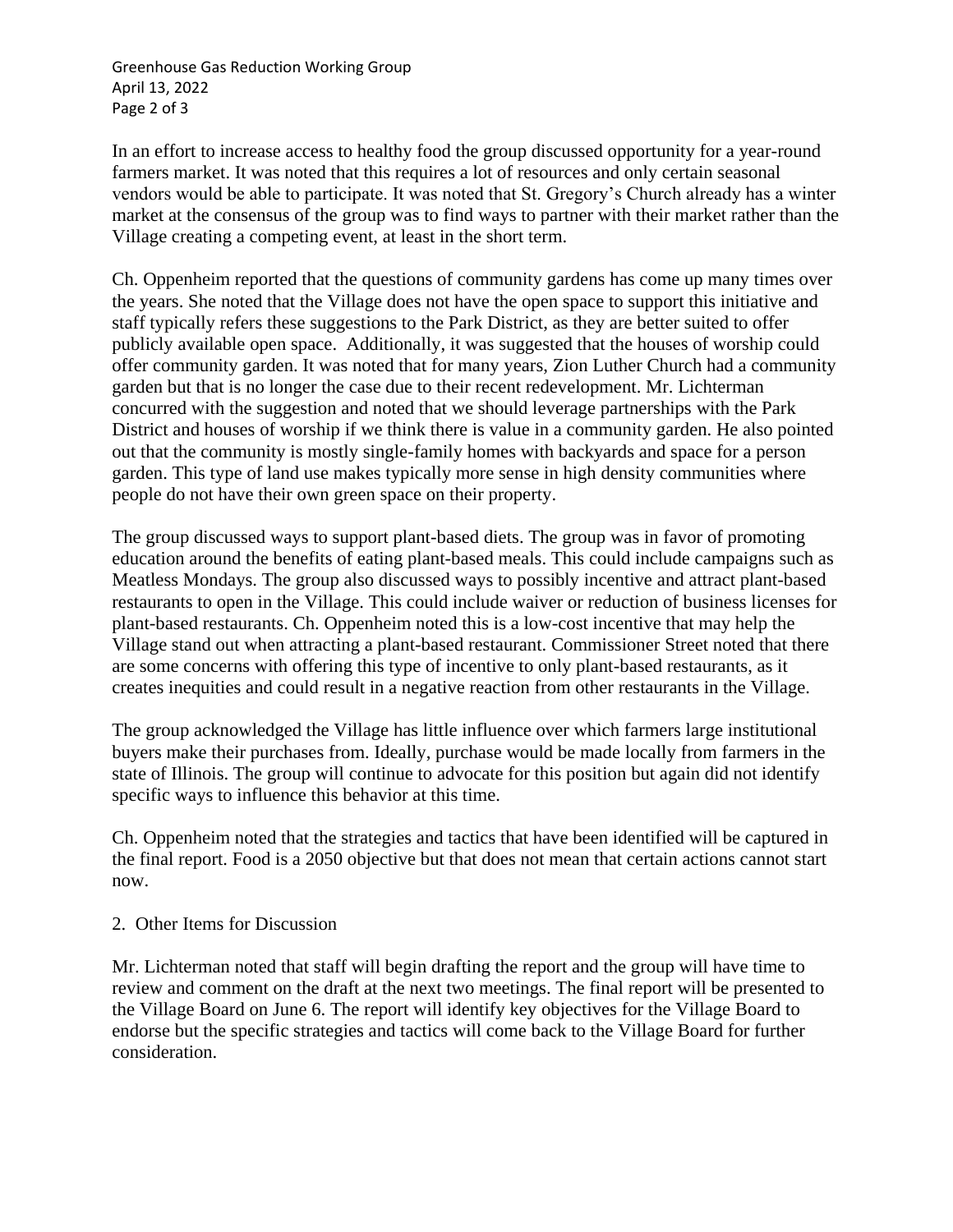Greenhouse Gas Reduction Working Group April 13, 2022 Page 3 of 3

#### Adjournment

There being no further business or discussion, Commissioner Jacoby moved to adjourn the meeting. Commissioner Wilde seconded the motion. The motion passed unanimously and the meeting was adjourned at 4:34 pm.

Respectfully submitted,

Andrew Lichterman Assistant Village Manager / Dir. of Community Development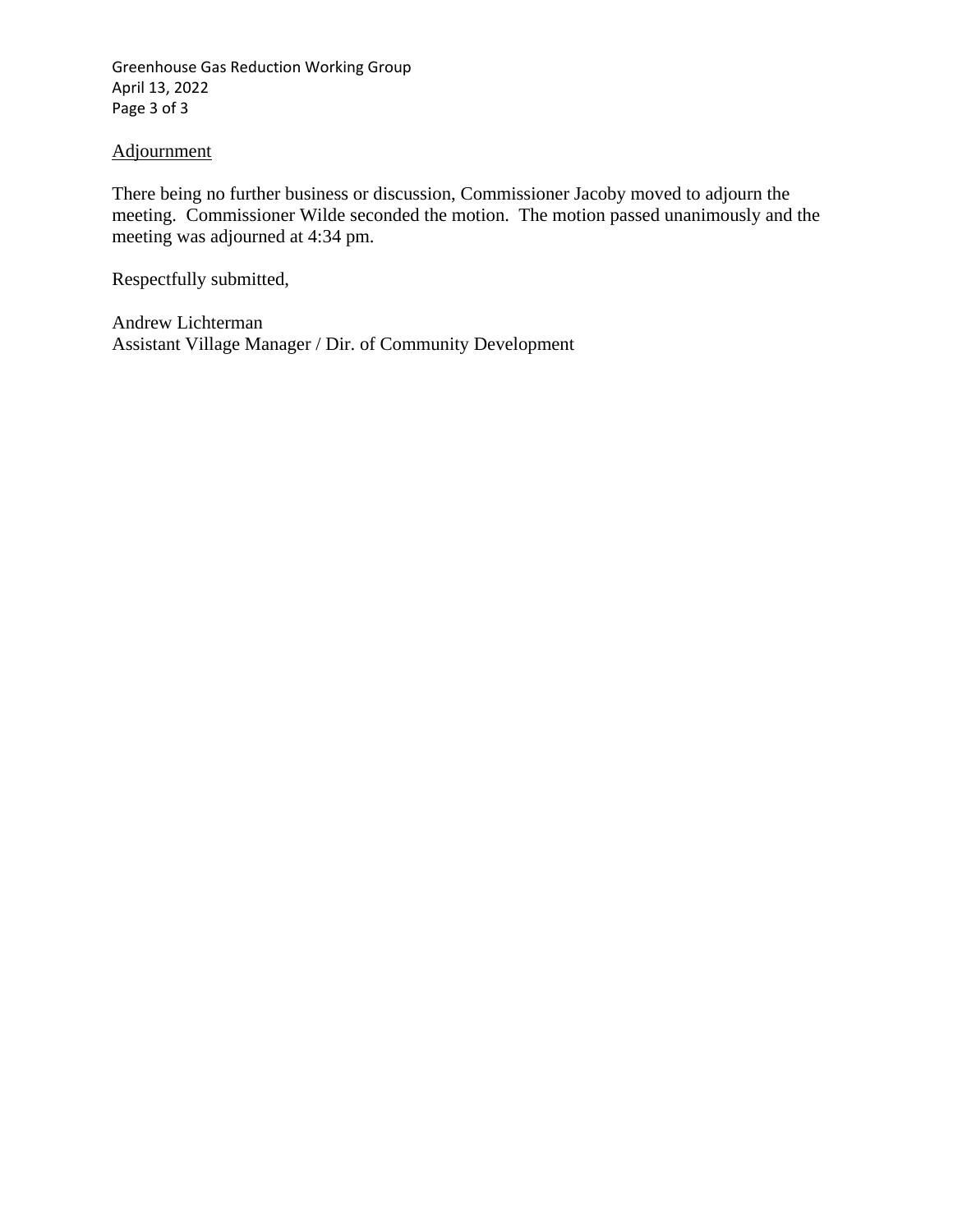

During the Working Group's analysis, discussion of energy consumption was bifurcated into: (1) electricity generation and (2) natural gas generation. Electricity accounts for 36% of the total community-wide carbon footprint, or 155,281 MTCO2 for the base year 2017. Due the substantial impact electricity consumption has on the overall carbon footprint; the Working Group primarily focused their discussion around strategies and tactics that would achieve the **objective of converting 100% electricity to renewable sources by 2030.**

|         | <b>STRATEGY</b><br>Use Building Energy More Efficiently                                                         | Responsible<br>Stakeholder |
|---------|-----------------------------------------------------------------------------------------------------------------|----------------------------|
|         | Conduct energy audits and retrofit municipal buildings,<br>facilities, and street lights for maximum efficiency | 俪                          |
| TACTICS | Explore opportunities for high performance and net zero<br>new construction.                                    |                            |
|         | Establish a policy requiring ENERGY STAR appliances for<br>all new Village equipment purchases.                 |                            |

**Reduce Energy Consumption STRATEGY** TACTICS Power down equipment when possible. Responsible **Stakeholder** 















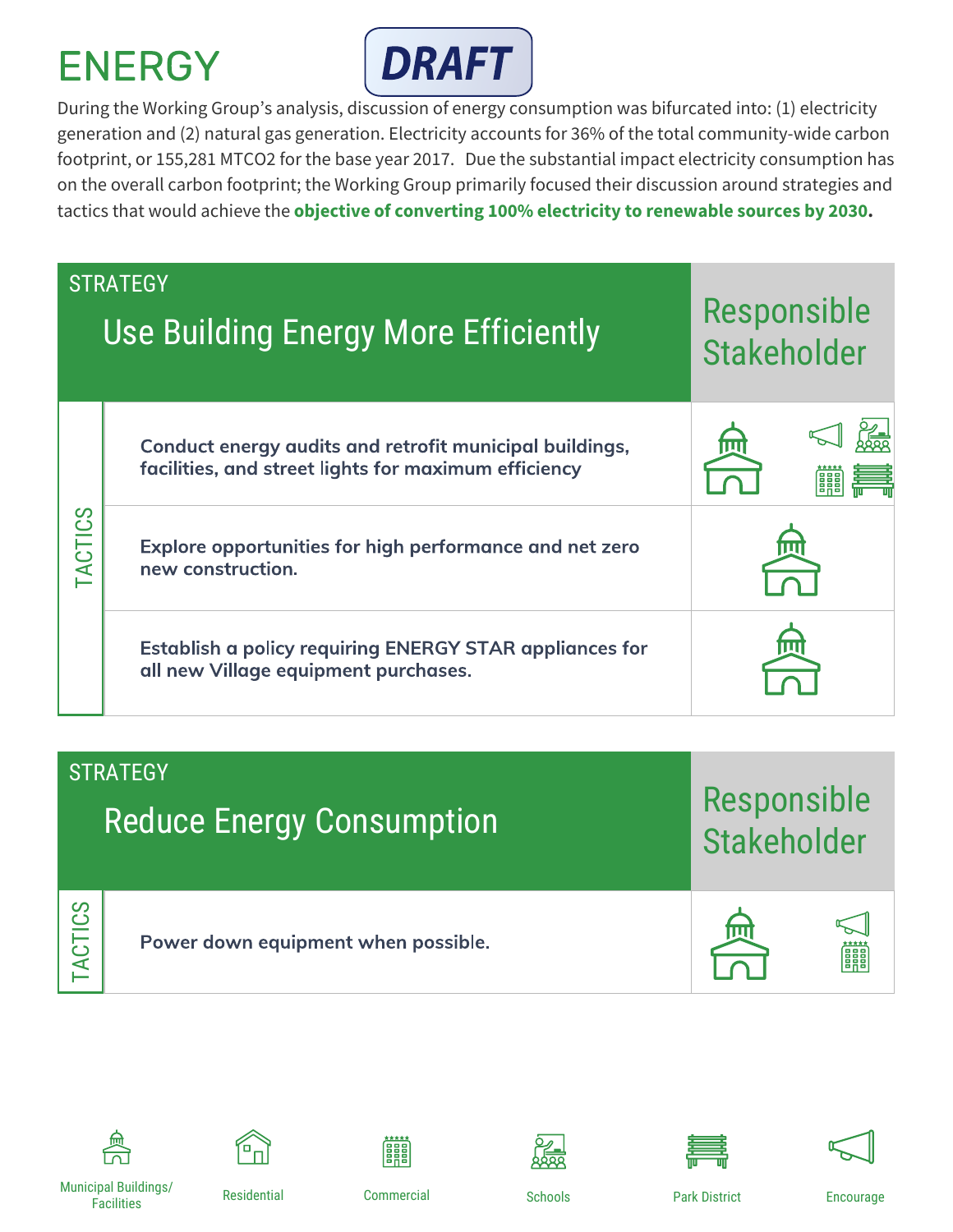|               | <b>STRATEGY</b><br><b>Advance Renewable Energy</b>                                                                                         | Responsible<br><b>Stakeholder</b> |
|---------------|--------------------------------------------------------------------------------------------------------------------------------------------|-----------------------------------|
|               | Install and operate renewable energy systems in<br>municipal buildings and facilities                                                      |                                   |
| <b>SJILOY</b> | Explore use of power purchase agreements, leasing and<br>other strategies to finance renewable energy systems                              | 俪                                 |
|               | Procure renewable energy for public facilities                                                                                             |                                   |
|               | Collaborate to provide access to community solar                                                                                           | <b>FRE</b>                        |
|               | <b>STRATEGY</b>                                                                                                                            |                                   |
|               | <b>Engage the Community in Clean</b><br><b>Energy Practices and Efficiency</b>                                                             | Responsible<br><b>Stakeholder</b> |
|               | Engage residential and commercial property owners to<br>optimize building efficiency.                                                      |                                   |
|               | Leverage programs such as demand response, energy<br>efficiency incentives, and PACE financing. (Property<br><b>Assessed Clean Energy)</b> |                                   |
| TACTICS       | Partner with electric and gas utilities to promote energy<br>efficiency programs to the community                                          |                                   |
|               | Publicly recognize institutional and private buildings that<br>achieve a specific energy efficiency targets.                               | *****<br><b>BAB</b>               |
|               | 騆                                                                                                                                          |                                   |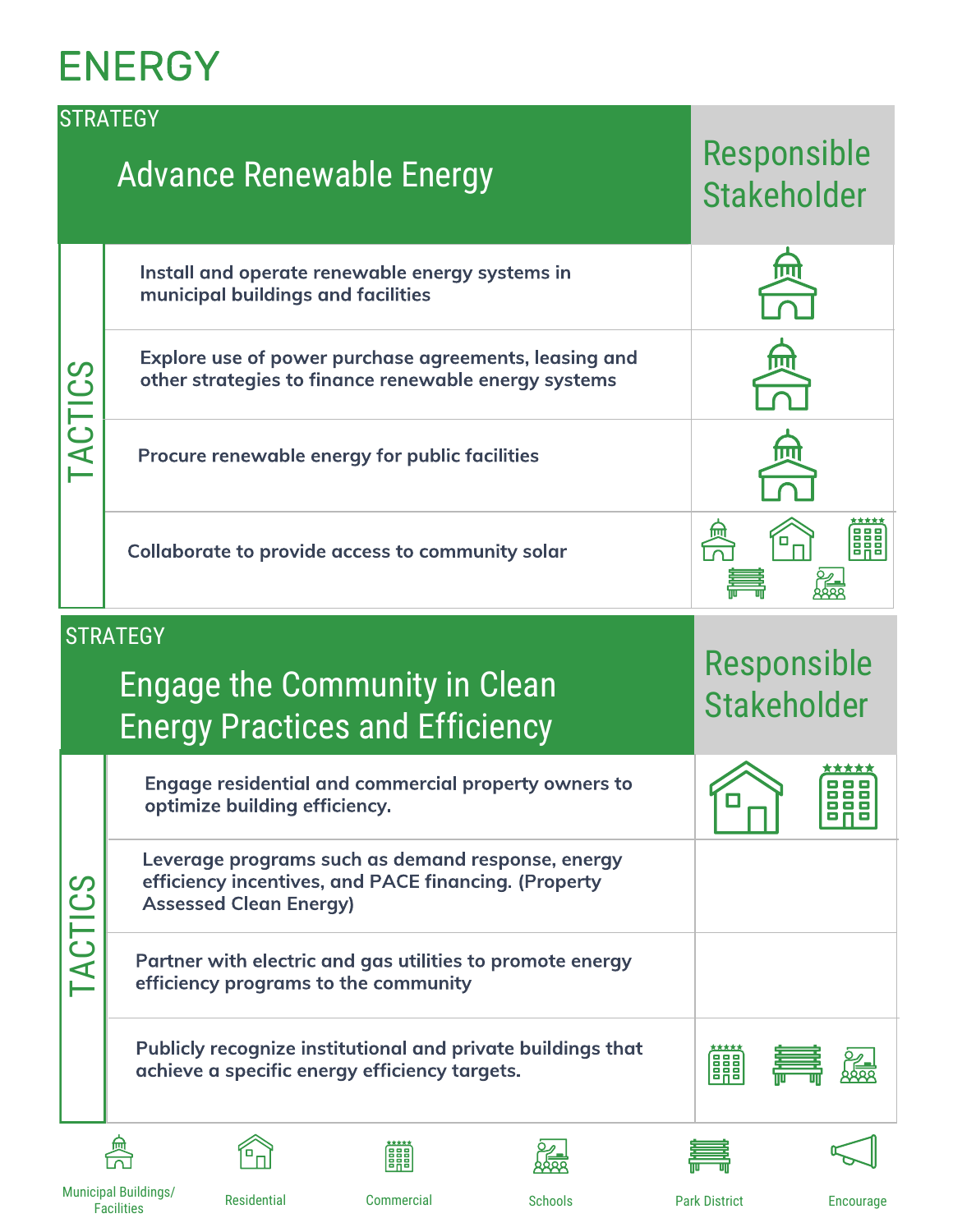|         | <b>STRATEGY</b>                                                                                                                                                                                                                                              |                                   |
|---------|--------------------------------------------------------------------------------------------------------------------------------------------------------------------------------------------------------------------------------------------------------------|-----------------------------------|
|         | <b>Enact Policies and Programs That</b><br><b>Supply Clean Energy</b>                                                                                                                                                                                        | Responsible<br><b>Stakeholder</b> |
|         | <b>Enact Community-wide REC purchase program to offset</b><br>all carbon sources of electricty (when feasible, purchase<br>REC's that supply Northern Illinois power grid)                                                                                   | 卹<br>888<br>о                     |
|         | <b>Adopt current Illinois Energy Conservation Code (IECC)</b><br>and report compliance                                                                                                                                                                       | 888                               |
|         | Address all aspects of a building, including construction<br>and energy resources                                                                                                                                                                            |                                   |
| TACTICS | Use best practices in each category of green building standards,<br>including aspects of LEED Platinum, Passive House (PHIUS),<br>Green Globes, Living Building Challenge, American Institute of<br>Architects (AIA) 2030, and Enterprise Green Communities. |                                   |
|         | <b>Facilitate installation of renewable energy technologies</b><br>(i.e. solar, geothermal) through adapting building and<br>zoning codes such as achieving Sol Smart Gold Status.                                                                           |                                   |
|         | Establish a Solar Ready Ordinance to require residential<br>and encourage all new multifamily residential and<br>commercial buildings to be solar ready based on Village's<br>Solar Ready Guide, with flexibility for site suitability.                      |                                   |
|         | Consider policy options to transition away from natural<br>gas to electrification.                                                                                                                                                                           |                                   |















Municipal Buildings/ Facilities Residential Commercial Schools Park District Encourage

籣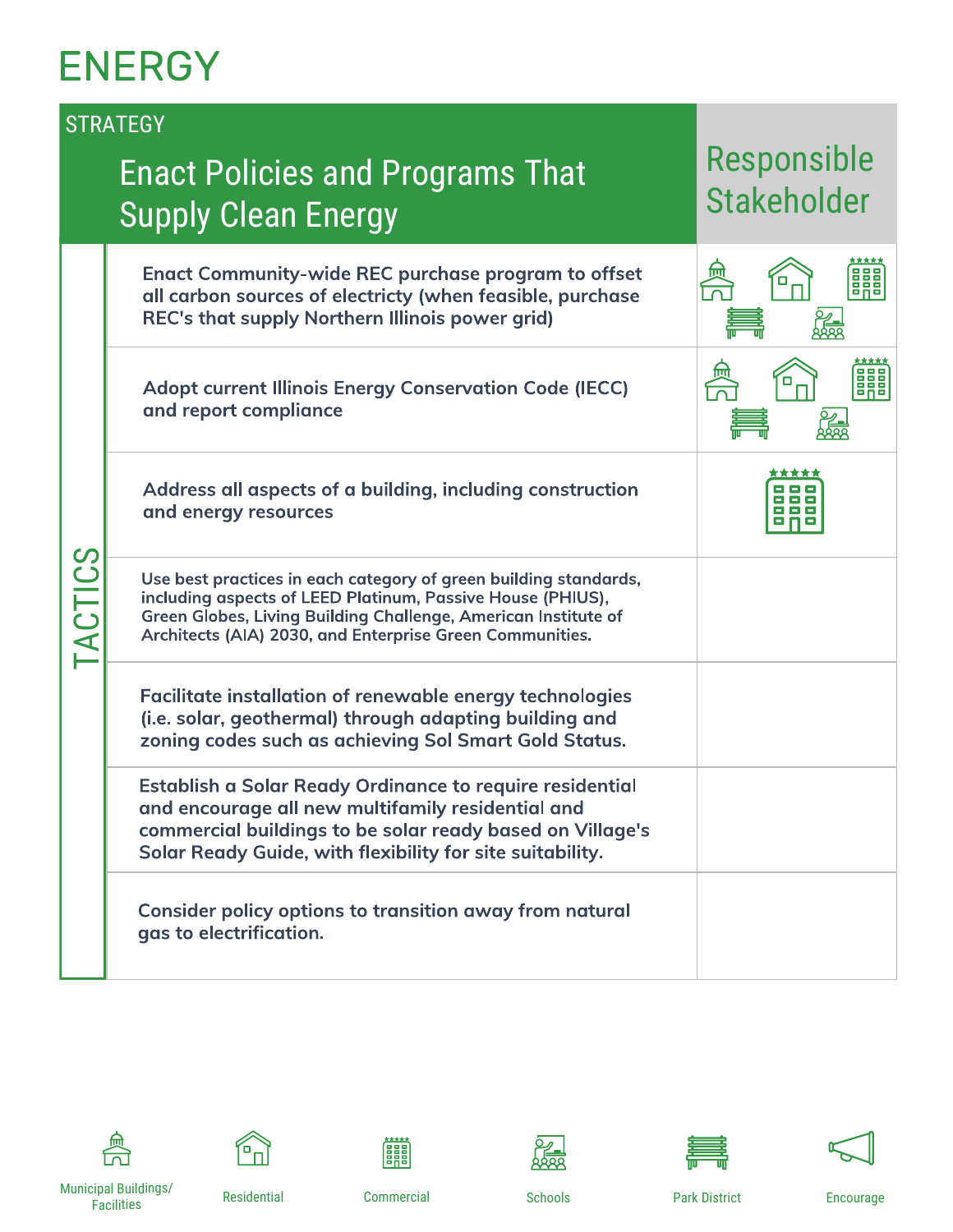# **TRANSPORTATION**

During the Working Group's analysis it was determined that Transportation accounts for 11% of the total community-wide carbon footprint, or 45,750 MTCO2 for the base year 2017. Due to the substantial amount of GHG emissions generated from Transportation related sources and the potential impact we could have on mitigating this sectors carbon footprint the Working Group prioritized Transportation as a short-term 2030 objective. Specifically, the Working Group established the **objective of reducing Transportation related emissions by 55% by 2030.**

|                | <b>STRATEGY</b>                                                                                                                                             |                                   |  |
|----------------|-------------------------------------------------------------------------------------------------------------------------------------------------------------|-----------------------------------|--|
|                | Reduce Dependence on Gasoline Powered Vehicles by<br>Supporting Conversion of Municipal Fleet, Residential &<br><b>Lawncare Equipment to Electric Power</b> | Responsible<br><b>Stakeholder</b> |  |
| <b>TACTICS</b> | Advocate for broad adoption of clean fuel fleets i.e<br>utilities, businesses, other agencies etc.                                                          | 鼺                                 |  |
|                | Replace retiring village fleet vehicles with appropriate<br>zero or low emission alternatives (purchase 16 EV fleet<br>vehicles by 2030)                    |                                   |  |
|                | <b>STRATEGY</b>                                                                                                                                             |                                   |  |
|                |                                                                                                                                                             |                                   |  |
|                | Support Safe and Effective Bike and Pedestrian<br><b>Transportation That Promotes Sustainable</b><br><b>Transportation Choices</b>                          | Responsible<br><b>Stakeholder</b> |  |
| TACTICS        | Provide bicycle parking at municipal facilities, business<br>districts and transit stations and in neighborhoods.                                           |                                   |  |















Municipal Buildings/ Facilities Residential Commercial Schools Park District Encourage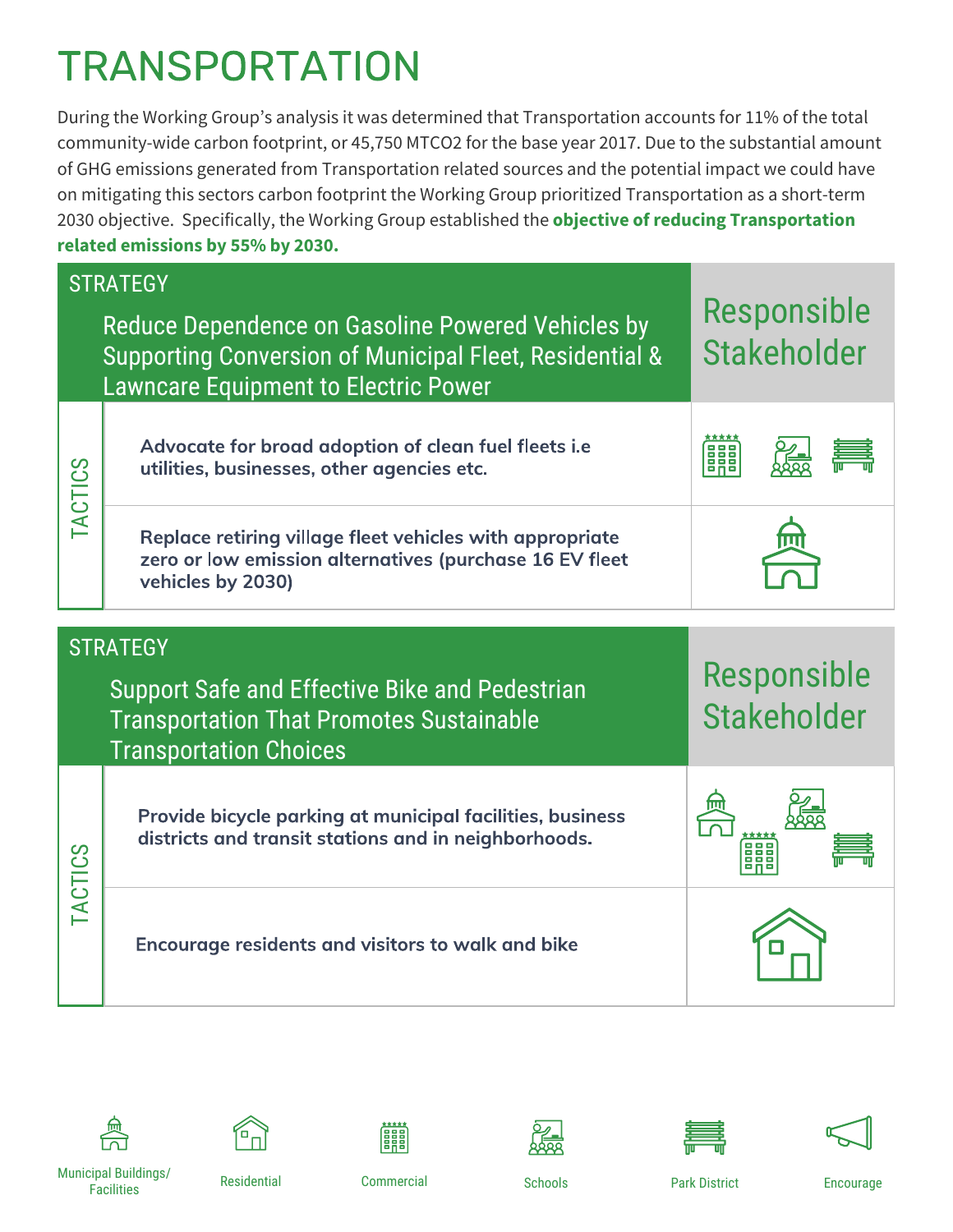### **TRANSPORTATION**

|                | <b>STRATEGY</b>                                                                                                                                                              |                                   |
|----------------|------------------------------------------------------------------------------------------------------------------------------------------------------------------------------|-----------------------------------|
|                | <b>Maintain a Diverse &amp; Efficient</b><br><b>Transportation Infrastructure</b>                                                                                            | Responsible<br><b>Stakeholder</b> |
| TACTICS        | Collaborate to provide alternative fuel infrastructure at<br>public sites (install 3 EV stations by 2030)                                                                    |                                   |
|                | Incorporate trees and other green infrastructure elements<br>into roadway design and maintenance for functionality<br>and aesthetics.                                        |                                   |
|                | <b>STRATEGY</b>                                                                                                                                                              |                                   |
|                | <b>Integrate Sustainability Into Transportation</b><br><b>Policies Programs &amp; Regulations</b>                                                                            | Responsible<br><b>Stakeholder</b> |
|                | Enact and enforce anti-idling policies for public fleet<br>vehicles                                                                                                          |                                   |
|                | Designate no idling zones at schools, transit stations etc.                                                                                                                  | 關                                 |
| <b>TACTICS</b> | Educate the community on the negative impacts of car<br>idling                                                                                                               |                                   |
|                | Adapt building codes to accommodate and encourage<br>alternate fuel infrastructure (e.g. require all new multi-<br>residence buildings to be capable of level 2 EV charging) |                                   |
|                | Adopt the use of zero-emission tools to replace two-stroke<br>and four-stroke equipment by village services (e.g. retire and<br>replace gas-powered mowers, blowers, etc.)   |                                   |
|                | Adopt policies to reduce or prohibit the use of gasoline-<br>powered residential lawn equipment                                                                              |                                   |















Municipal Buildings/ Facilities Residential Commercial Schools Park District Encourage

**Extra**<br>Band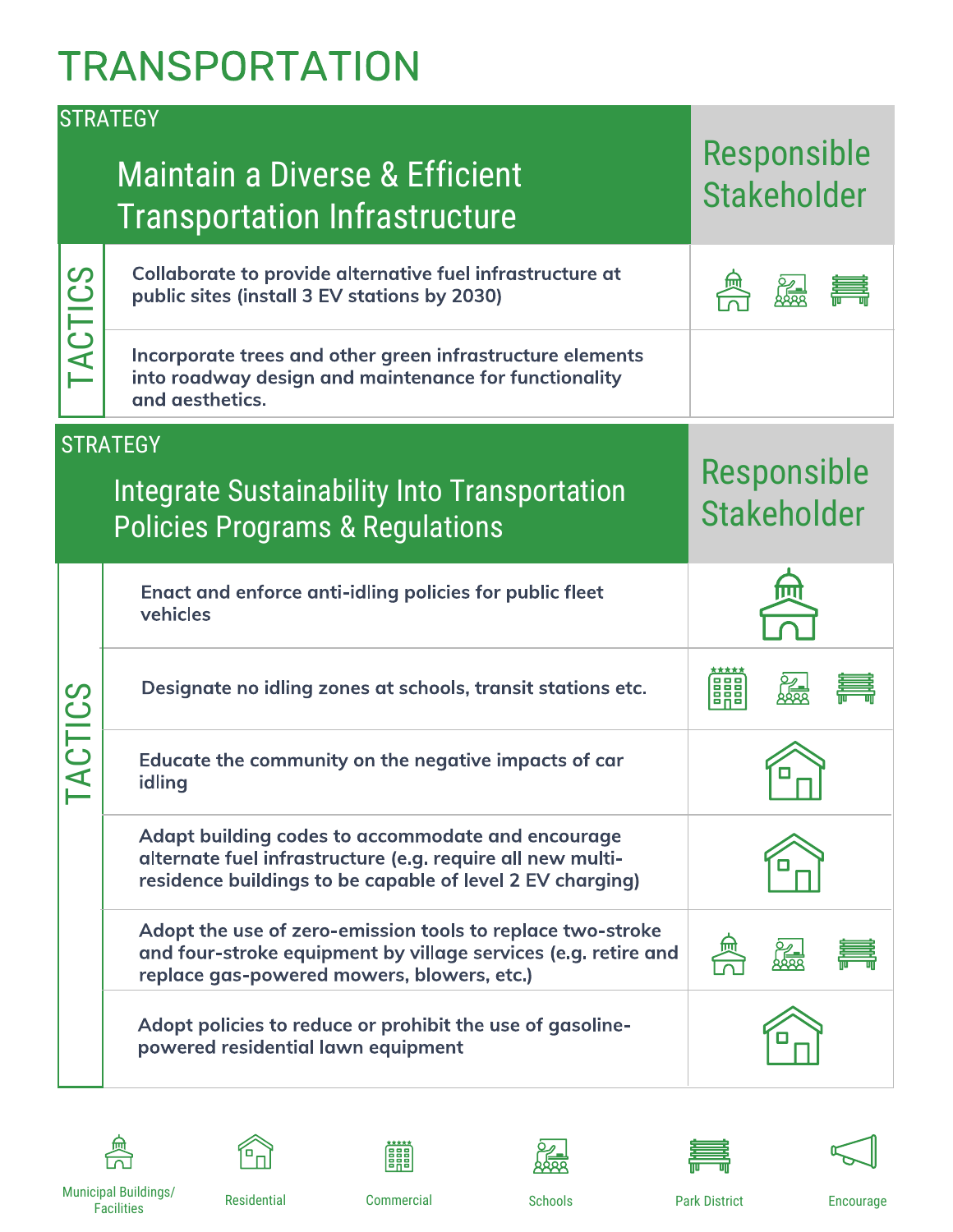During the Working Group's analysis it was determined that Waste accounts for 3% of the total communitywide carbon footprint, or 11,581 MTCO2 for the base year 2017. Due to the substantial amount of GHG emissions generated from Waste related sources and the potential impact we could have on mitigating this sector's carbon footprint the Working Group prioritized Waste as a short-term 2030 objective and established the **objective of reducing Waste related emissions by 66% by 2030.**

|                | <b>STRATEGY</b><br><b>Establish Baseline Landfill Diversion Goals Based</b><br>on Waste Stream Audits of Various User Types                             | Responsible<br><b>Stakeholder</b>        |
|----------------|---------------------------------------------------------------------------------------------------------------------------------------------------------|------------------------------------------|
| <b>TACTICS</b> | Conduct waste stream audits for municipal operations to<br>identify waste reduction opportunities                                                       |                                          |
|                | <b>Conduct waste stream audits for Residential and</b><br>Commercial to establish baseline by waste source (mirror<br><b>Lake County categories).</b>   | ana<br>ana                               |
|                | <b>STRATEGY</b>                                                                                                                                         |                                          |
|                | <b>Enact Policies that Support Waste Diversion Goals</b><br>Including Consideration for Hazardous & Non-Curbside<br><b>Waste</b>                        | <b>Responsible</b><br><b>Stakeholder</b> |
|                | Collaborate with waste haulers for proper disposal of all<br>types of waste i.e. hazardous, pharma, electronics,<br>textiles.                           |                                          |
| <b>TACTICS</b> | Create recycling/ reuse outlets to recycle targeted items<br>not accepted by the curbside program. (eg: plastic bags,<br>sheet plastic, shredded paper) |                                          |











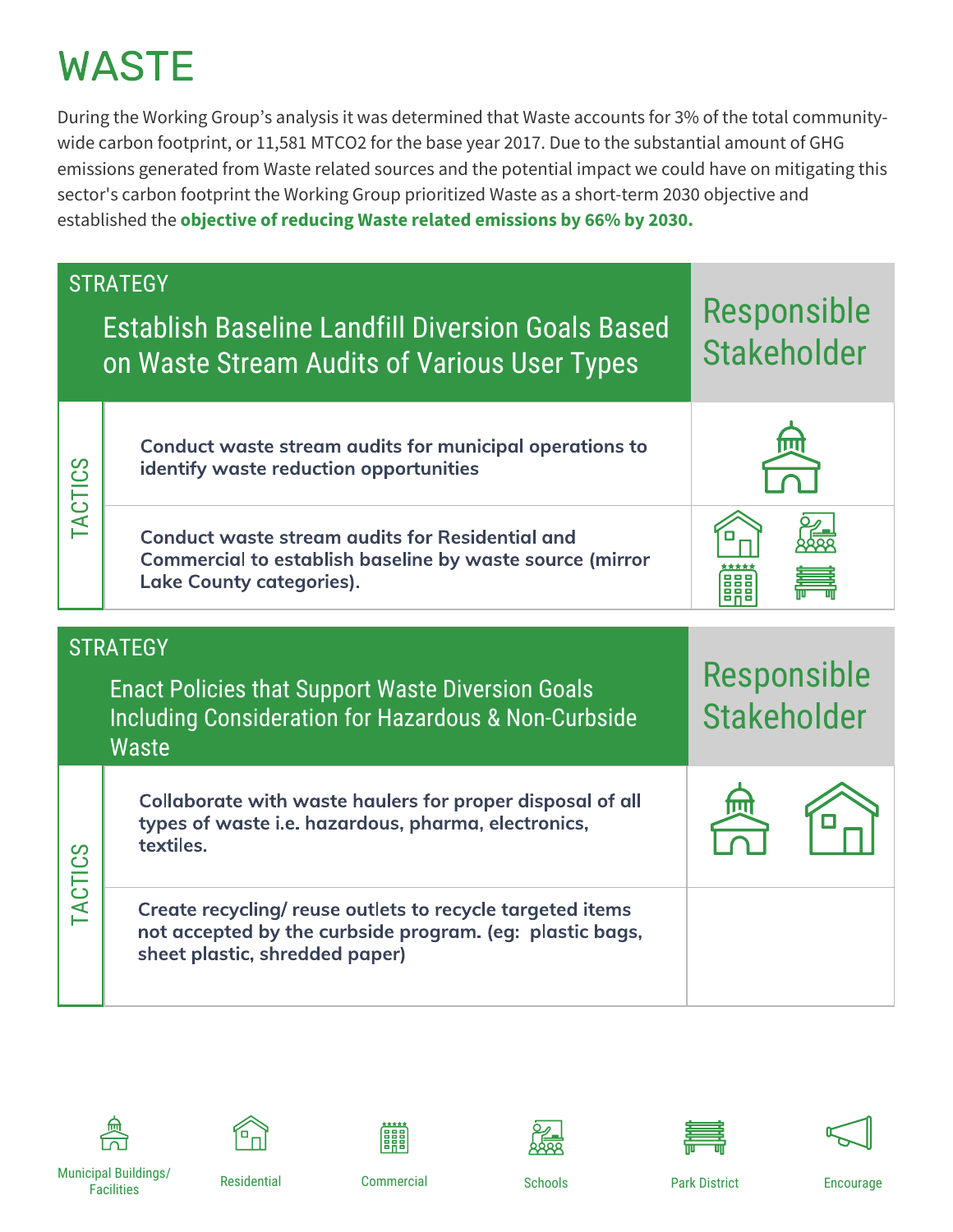|                | <b>STRATEGY</b>                                                                                                                                                              |                                   |
|----------------|------------------------------------------------------------------------------------------------------------------------------------------------------------------------------|-----------------------------------|
|                | <b>Provide Infrastructure, Programs and Policies That</b><br><b>Support Composting and Recycling Materials Across All</b><br><b>Sectors</b>                                  | Responsible<br><b>Stakeholder</b> |
|                | Provide year-round curbside recycling/composting<br>infrastructure community wide                                                                                            |                                   |
|                | Ensure infrastructure (i.e. bin size and accessibility) is<br>consistent with supporting composting, recycling, landfill<br>goals                                            | 0                                 |
|                | Structure waste pricing economically advantageous to<br>compost/recycle, and economic disadvantage to landfill<br>waste.                                                     |                                   |
| <b>TACTICS</b> | <b>Direct Waste Hauler contract savings to fund Waste</b><br>diversion policies & programs                                                                                   |                                   |
|                | Add public receptacles (Compost, Recycle, Landfill) in all<br>Village buildings, including impactful visual locations that<br>communicate the benefits/consequences of each. |                                   |
|                | Add plastic film to curbside pick up program                                                                                                                                 | ଳ<br><b>BAB</b><br>ο<br>飍         |
|                | Require commercial & multifamily recycling and composting,<br>including making receptacles easily accessible and clearly<br>visible to tenants                               | *****<br>86 G                     |















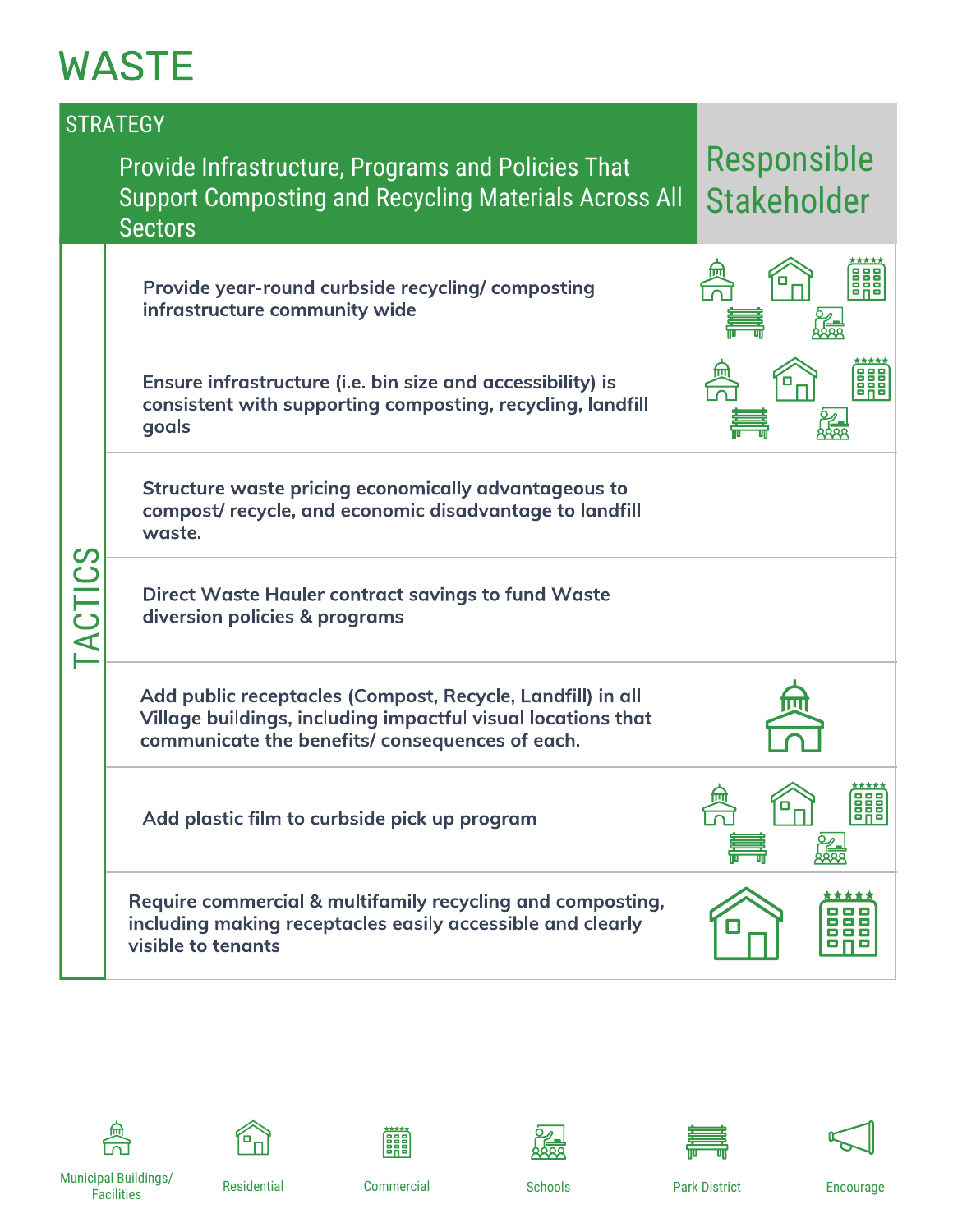|                | <b>STRATEGY</b>                                                                                                                                                                                                                                 |                                   |
|----------------|-------------------------------------------------------------------------------------------------------------------------------------------------------------------------------------------------------------------------------------------------|-----------------------------------|
|                | <b>Provide Infrastructure, Programs and Policies That</b><br><b>Support Composting and Recycling Materials Across All</b><br><b>Sectors</b>                                                                                                     | Responsible<br><b>Stakeholder</b> |
|                | Ban or discourage the use of products resulting in<br>unmanageable waste (eg: plastic bags, plastic bottles,<br>other single use plastics)                                                                                                      |                                   |
|                | Include composting at Village sponsored public events<br>(e.g. Harvest, etc)                                                                                                                                                                    |                                   |
| <b>TACTICS</b> | Eliminate policy barriers to on-site composting.                                                                                                                                                                                                |                                   |
|                | Maintain construction and demolition recycling ordinance<br>and establish incentives for reuse of homebuilding<br>materials rather than disposal.                                                                                               |                                   |
|                | Require food service retailers to use biodegradable,<br>compostable or recyclable packaging.                                                                                                                                                    |                                   |
|                | Require reusables for dine-in restaurants and sustainable<br>take-out food ware. Requires reusables for dine-in restaurant<br>and sustainable take-out food ware. Also eliminate single-<br>use plastics in everyday use at Village facilities. |                                   |











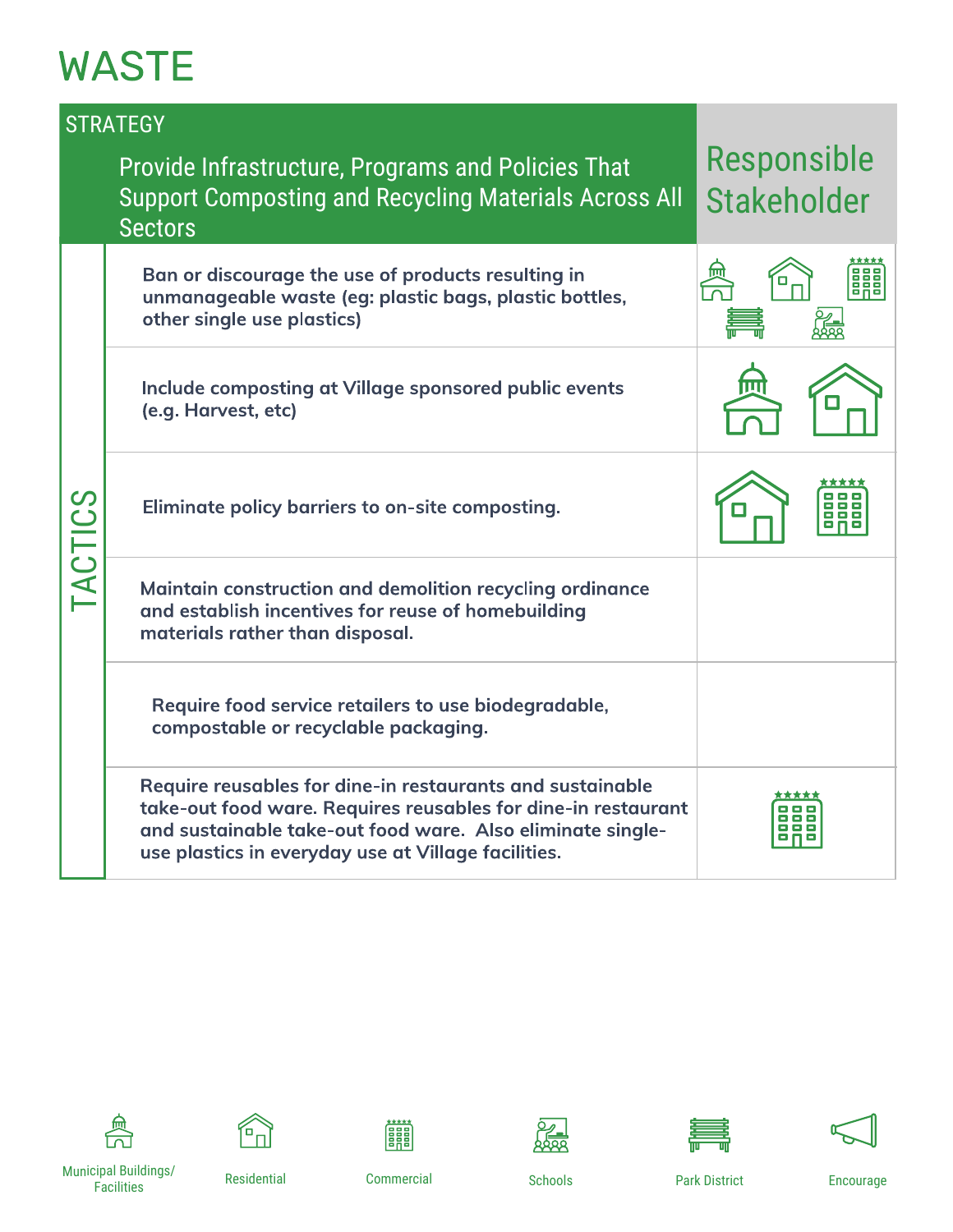#### **STRATEGY**

#### EDUCATE AND ENGAGE THE COMMUNITY IN WASTE REDUCTION, DIVERSION AND RECYCLING

#### Responsible Stakeholder

|         | Conduct at least 2 community wide events/year to interact<br>and educate residents on 3rd bin composting, plastics,<br>recycling. (i.e. use large scale forums, such as shredding<br>events, to interact with large groups of residents)                                                       |  |
|---------|------------------------------------------------------------------------------------------------------------------------------------------------------------------------------------------------------------------------------------------------------------------------------------------------|--|
|         | Partner with Park District and Library to leverage waste<br>education events                                                                                                                                                                                                                   |  |
| TACTICS | Partner with school district 113 and 109 to develop a<br>school wide annual "Zero Waste at Home" program.                                                                                                                                                                                      |  |
|         | Plan quarterly drop off events for Hazardous/ Non Curbside<br>drop off waste (i.e. a) HH hazardous waste, b) pharma/<br>personal care waste, c) electronics waste, d) clothing/ shoes.<br>NOTE - Waste Contract allows for 2X/year electronic<br>collection event and 1X/year paper shredding. |  |
|         | Achieve waste diversion goal of 1.35 pcd by 2030                                                                                                                                                                                                                                               |  |











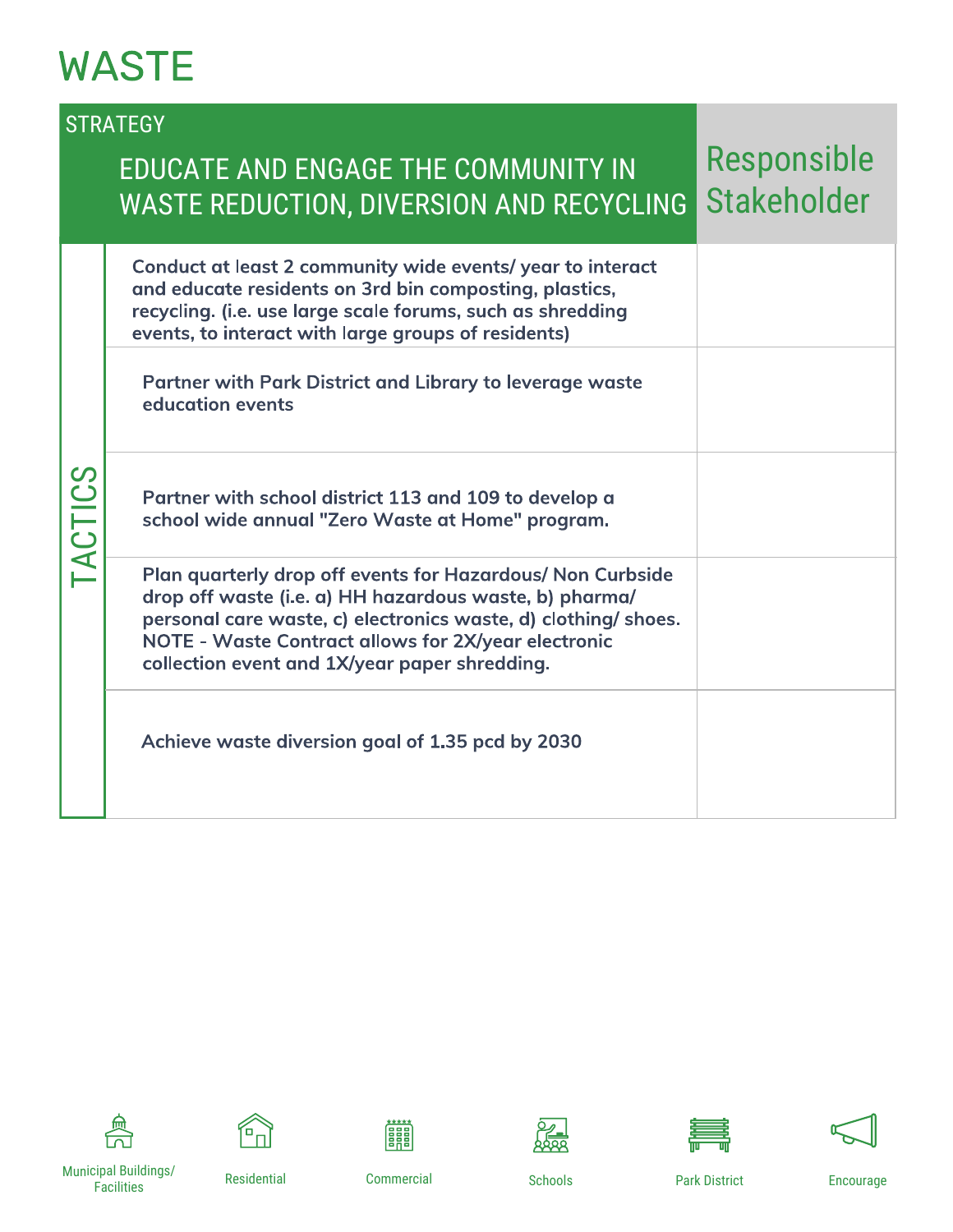## FOOL

The Working group placed great emphasis on bringing awareness to the environmental and health impacts of meat production and educating the community about the ways that eating a plant-rich diet can reduce our carbon footprint. It was discussed that globally, food is a major contributor to GHG emissions when accounting for elements of the food production process (notably the way land is utilized) and food distribution. The Working Group believed that **advocacy is the appropriate tool to help champion this effort opposed to government regulation.** 

|                | <b>STRATEGY</b><br><b>Educate &amp; Engage Community in Personal &amp;</b><br><b>Environment Benefits of Plant Based Meals</b>              | Responsible<br><b>Stakeholder</b> |
|----------------|---------------------------------------------------------------------------------------------------------------------------------------------|-----------------------------------|
| <b>TACTICS</b> | Establish and promote organic community gardens on<br>public and private properties.                                                        |                                   |
|                | Host a series of educational programs for the public, in<br>collaboration with community partners, on the benefits of<br>plant-based diets. |                                   |
|                | Encourage food stores to promote local and organic<br>foods.                                                                                |                                   |
|                | Partner with retailers to discourage the use of toxic<br>pesticides and herbicides in gardens.                                              |                                   |

| <b>STRATEGY</b><br><b>Facilitate Offering More Plant-Based</b><br><b>Food Choices to the Public At-Large</b> |                                                                                                                                    | <b>Responsible</b><br>Stakeholder |
|--------------------------------------------------------------------------------------------------------------|------------------------------------------------------------------------------------------------------------------------------------|-----------------------------------|
|                                                                                                              | Encourage residents and community partners to have a<br>completely vegetarian menu once a week (e.g. Meatless<br>Monday campaign). |                                   |
| <b>ACTICS</b>                                                                                                | Strive to purchase local, organic, plant-based food for all<br><b>Village-organized events.</b>                                    |                                   |
|                                                                                                              | Incentivize restaurants with plant-based or sustainably-<br>produced protein menus to relocate/open in Deerfield.                  |                                   |













Municipal Buildings/ Facilities Residential Commercial Schools Park District Encourage

謂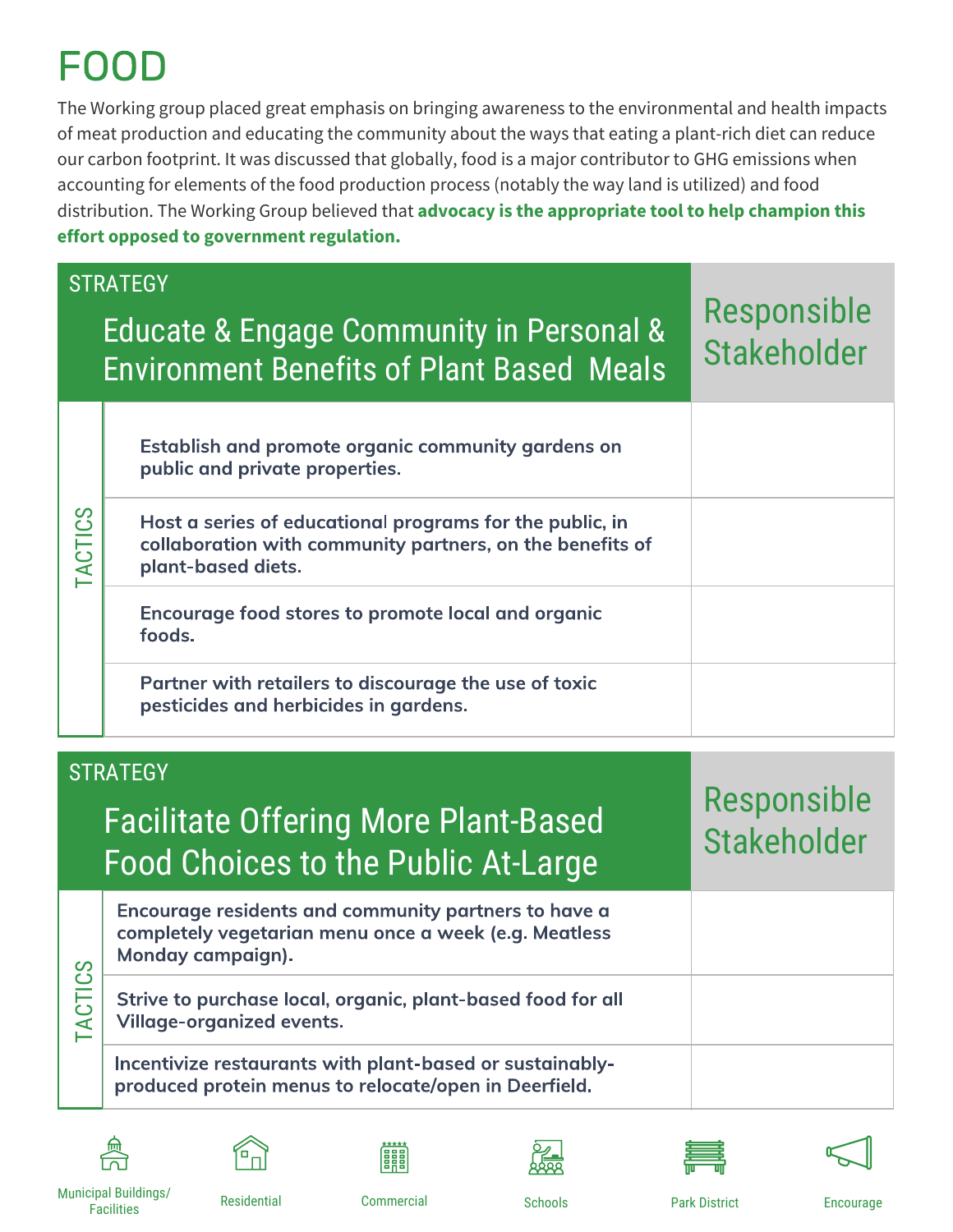# ECOSYSTEM

The Working group placed great emphasis on bringing awareness to the environmental and health impacts of meat production and educating the community about the ways that eating a plant-rich diet can reduce our carbon footprint. It was discussed that globally, food is a major contributor to GHG emissions when accounting for elements of the food production process (notably the way land is utilized) and food distribution. The Working Group believed that **advocacy is the appropriate tool to help champion this effort opposed to government regulation.** 

|                | <b>STRATEGY</b><br>Increase & Sustain a Robust Tree Canopy                                 | Responsible<br><b>Stakeholder</b> |
|----------------|--------------------------------------------------------------------------------------------|-----------------------------------|
|                | <b>Conduct a Village-wide Tree Canopy Survey and Carbon</b><br><b>Sequestration Study.</b> |                                   |
| <b>TACTICS</b> | Establish species diversity goals and set annual planting<br>targets.                      | 冚                                 |
|                | Create an invasive tree replacement program.                                               |                                   |
|                | Preserve the existing canopy via the Tree Preservation<br>Ordinance.                       |                                   |

|                | <b>STRATEGY</b><br>Integrate Green Infrastructure & Resiliency<br><b>Strategies Into Village Development &amp; Planning</b>      | Responsible<br>Stakeholder |
|----------------|----------------------------------------------------------------------------------------------------------------------------------|----------------------------|
|                | <b>Implement Best Management Practices (BMPs) to reduce</b><br>water pollution.                                                  |                            |
| <b>TACTICS</b> | Provide more habitats for native plants and animals including<br>establishment of native garden registration on private property | 888                        |
|                | Implement processes that mimic the functions of nature<br>(e.g. bioswales)                                                       |                            |













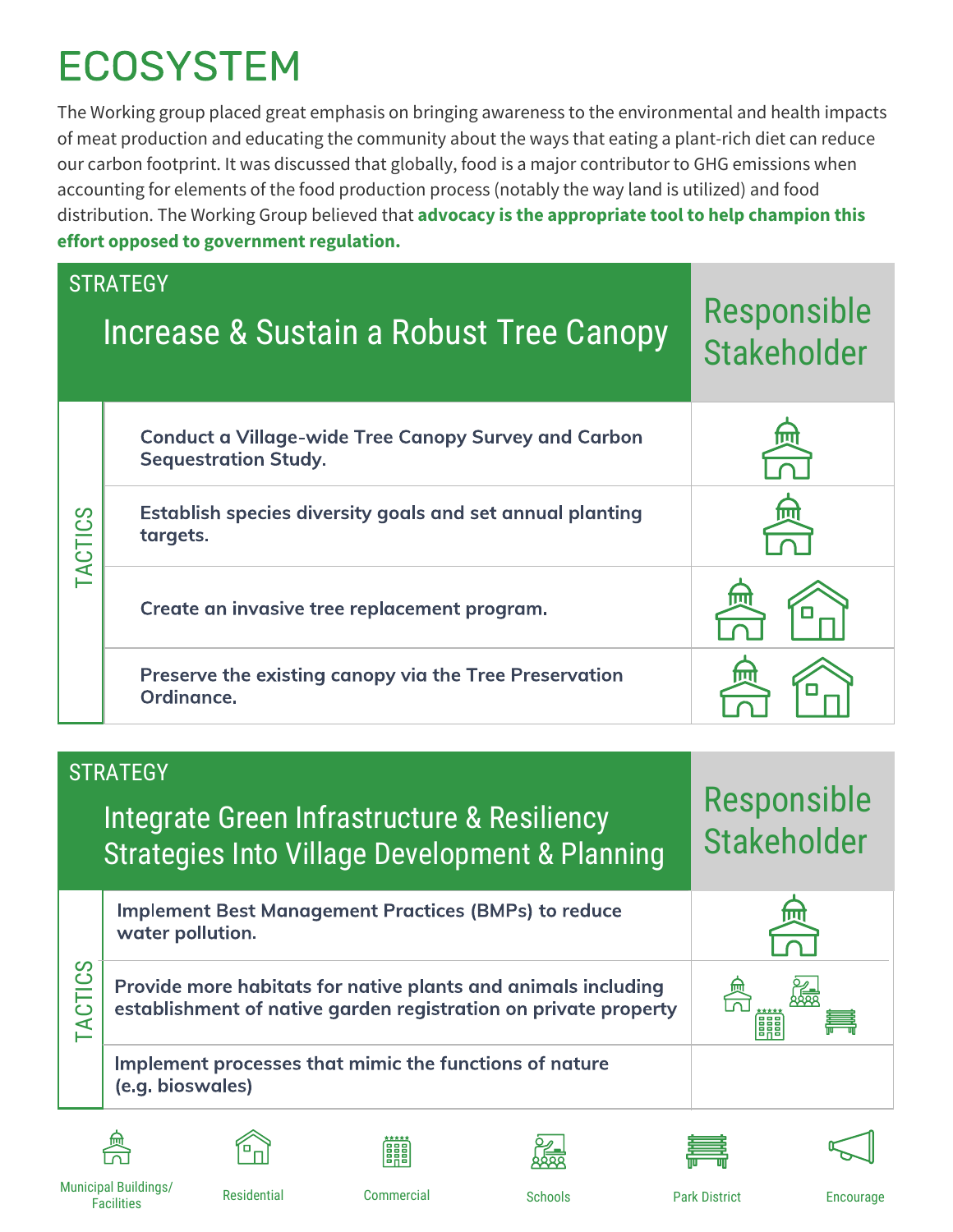### **ECOSYSTEM**

|                | <b>STRATEGY</b><br><b>Facilitate Conversion to Sustainable</b><br><b>Landscape Practices</b>                           | Responsible<br><b>Stakeholder</b> |
|----------------|------------------------------------------------------------------------------------------------------------------------|-----------------------------------|
|                | Increase the use of native species and pollinator<br>restoration areas in landscaping                                  |                                   |
|                | Replace turf with native plantings to withstand drought<br>conditions and reduce the use of herbicides and pesticides. |                                   |
| <b>TACTICS</b> | Promote eco-friendly gardening practices.                                                                              |                                   |
|                | Require native and drought resistant plants in Village<br>approved landscape designs                                   |                                   |
|                | Create annual "Bounty" Program offering a reward to<br>residents for removal of invasive species.                      |                                   |
|                |                                                                                                                        |                                   |
|                | <b>STRATEGY</b><br><b>Decrease Emissions From Gas</b><br><b>Powered Lawn &amp; Garden Equipment</b>                    | Responsible<br><b>Stakeholder</b> |
|                | Increase the use of electric lawn and garden equipment.                                                                |                                   |
| TACTICS        | Reduce the use of gas-powered lawn and garden<br>equipment.                                                            |                                   |













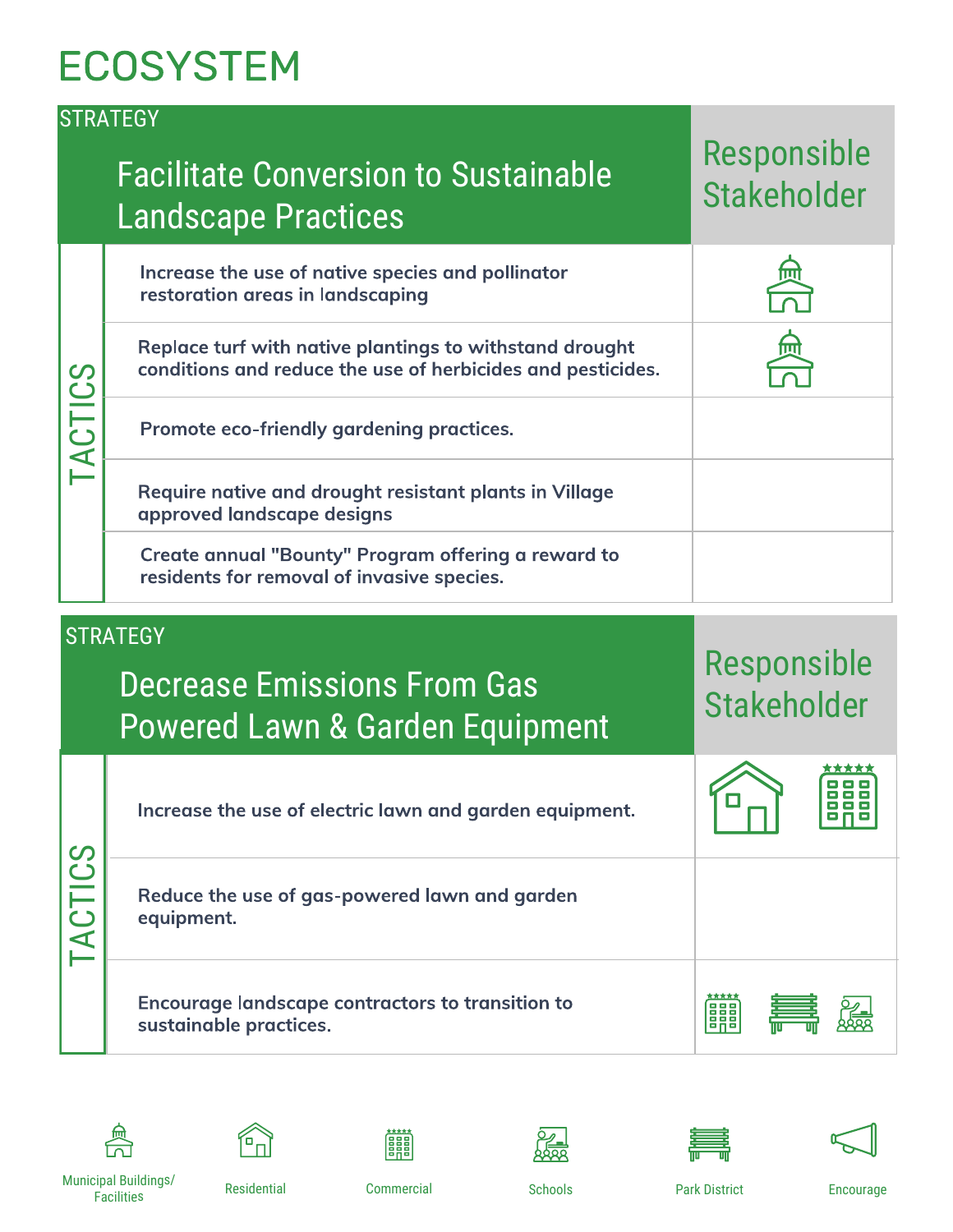### **ECOSYSTEM**

|                | <b>STRATEGY</b>                                                                                                      |                                   |
|----------------|----------------------------------------------------------------------------------------------------------------------|-----------------------------------|
|                | <b>Educate &amp; Engage Community on</b><br><b>Sustainable Landscape Practices &amp; Trees</b>                       | Responsible<br><b>Stakeholder</b> |
|                | <b>Promote the annual Autumn Tree Walk &amp; Education</b><br>event.                                                 |                                   |
|                | Promote the Sustainable Yard Tour program.                                                                           |                                   |
| <b>TACTICS</b> | Promote Farmers Market native plant/tree giveaway<br>events in the Spring and Fall.                                  |                                   |
|                | Partner with community groups to promote webinars on<br>Sustainable Landscaping in winter months.                    |                                   |
|                | Create specific certifications and signage for community<br>partners to display their sustainable landscape efforts. |                                   |















Municipal Buildings/ Facilities Residential Commercial Schools Park District Encourage

**Fill**